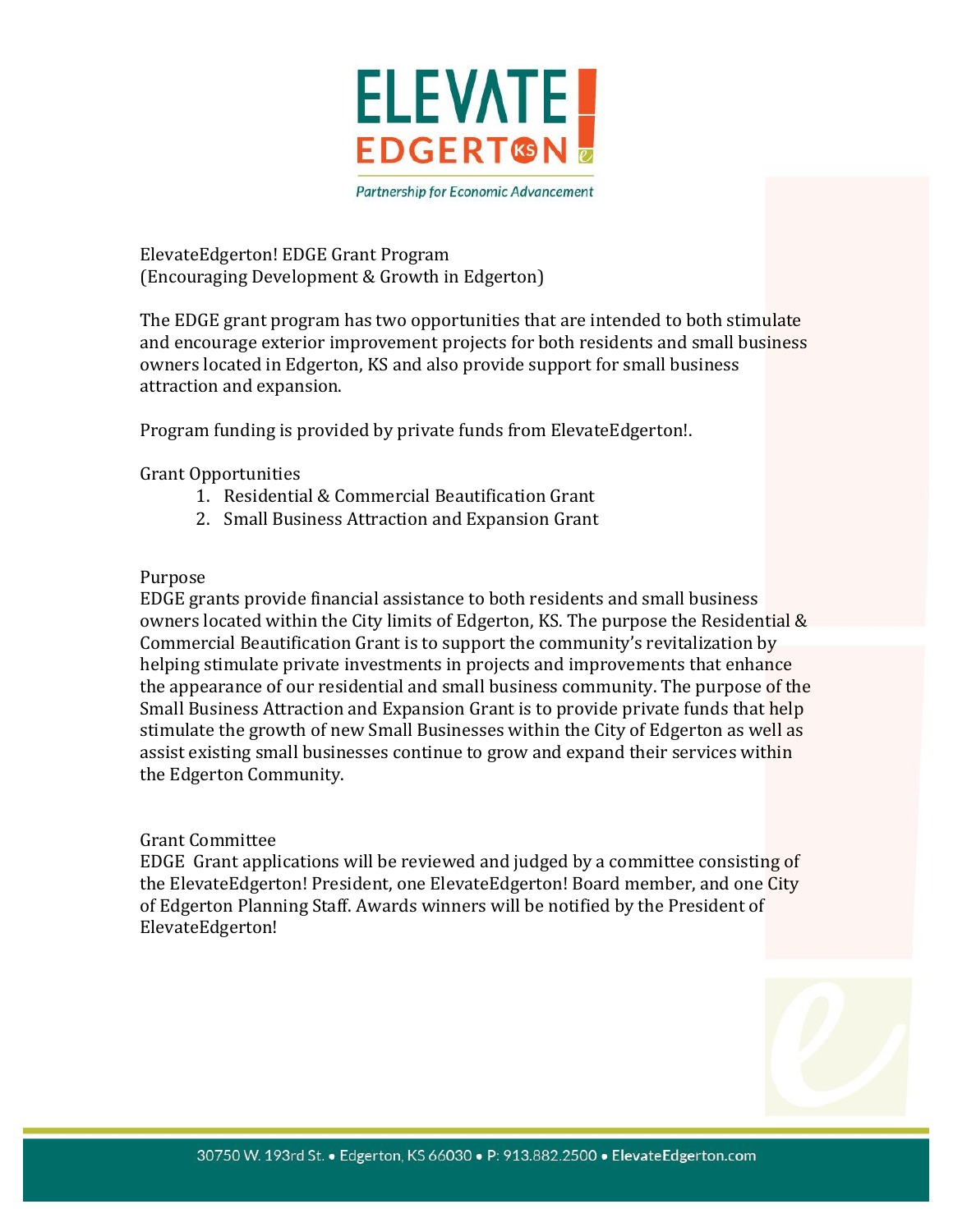

Award Amounts

Residential & Commercial Beautification Grant

- This program provides grant awards for a one-time annual reimbursement after project completion of 50% of the project costs not to exceed \$500.

Small Business Attraction and Expansion Grant

- This program provides grant awards for a one-time annual reimbursement not to exceed \$2,500.

Eligible Applicants

- Residential and Commercial Beautification Grant
	- o All residents, small business owners, and owners of property located within the City limits of Edgerton, KS are eligible to apply for grant funds.
- Small Business Attraction and Expansion Grant
	- o All new small businesses who plan to locate in commercial property within city limits of the City of Edgerton (home based businesses are not eligible).
	- $\circ$  All existing non home based small businesses located within city limits of the City of Edgerton.

Program Guidelines

Supporting residential and commercial growth and revitalization within the City of Edgerton is important to ElevateEdgerton! The appearance of our neighborhoods and business community plays an important role in not only the perception of our community but also the ability to attract new businesses and services for the residents of Edgerton.

The Residential and Commercial Beautification Grant provides financial assistance to homeowners, renters, small business owners and property owners located anywhere within city limits to make improvements to the exterior of their residence or business. For the purpose of this program the exterior shall be defined as the front of the residence or business which faces a city street. All funding is provided by private funds from ElevateEdgerton!. Only one award per property address will be considered. (Example – a landlord and tenant will not be awarded multiple grants for the same property address).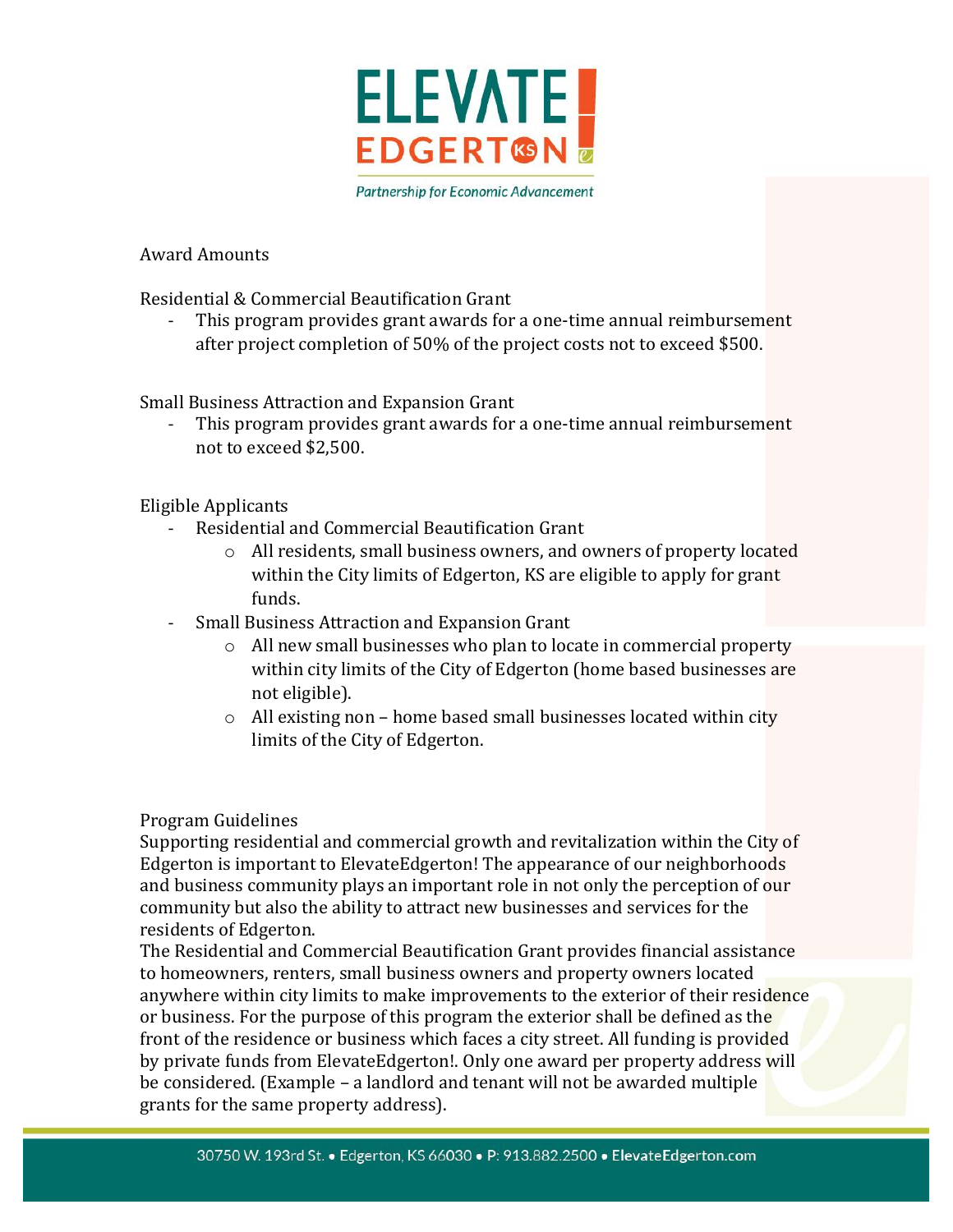

The Small Business Attraction and Expansion Grant provides financial assistance to potential new non-home-based small business owners planning to locate within the city limits of Edgerton, KS and current non-home based small business owners located within the city limits of Edgerton, KS. The funds are to be used for the purpose of opening a new business or the expansion of an existing business who wishes to provide new or expanded services not currently provided.

Residential and Commercial Beautification Grant Eligible Expenses

- Exterior paint/siding
- New doors/windows
- New commercial signage
- Landscaping
- Façade restoration
- Concrete work Front Facing (sidewalks, driveways, front stoop)\*
- $\bullet$  Roof\*
- New additions\*

\*with required permits and inspection

Non eligible expenses

- Purchase or rental of construction tools
- Lawn Maintenance equipment
- Tree Trimming/Removal
- Construction or replacement of fences
- Interior home improvements
- Any projects related to insurance claims payouts are not eligible